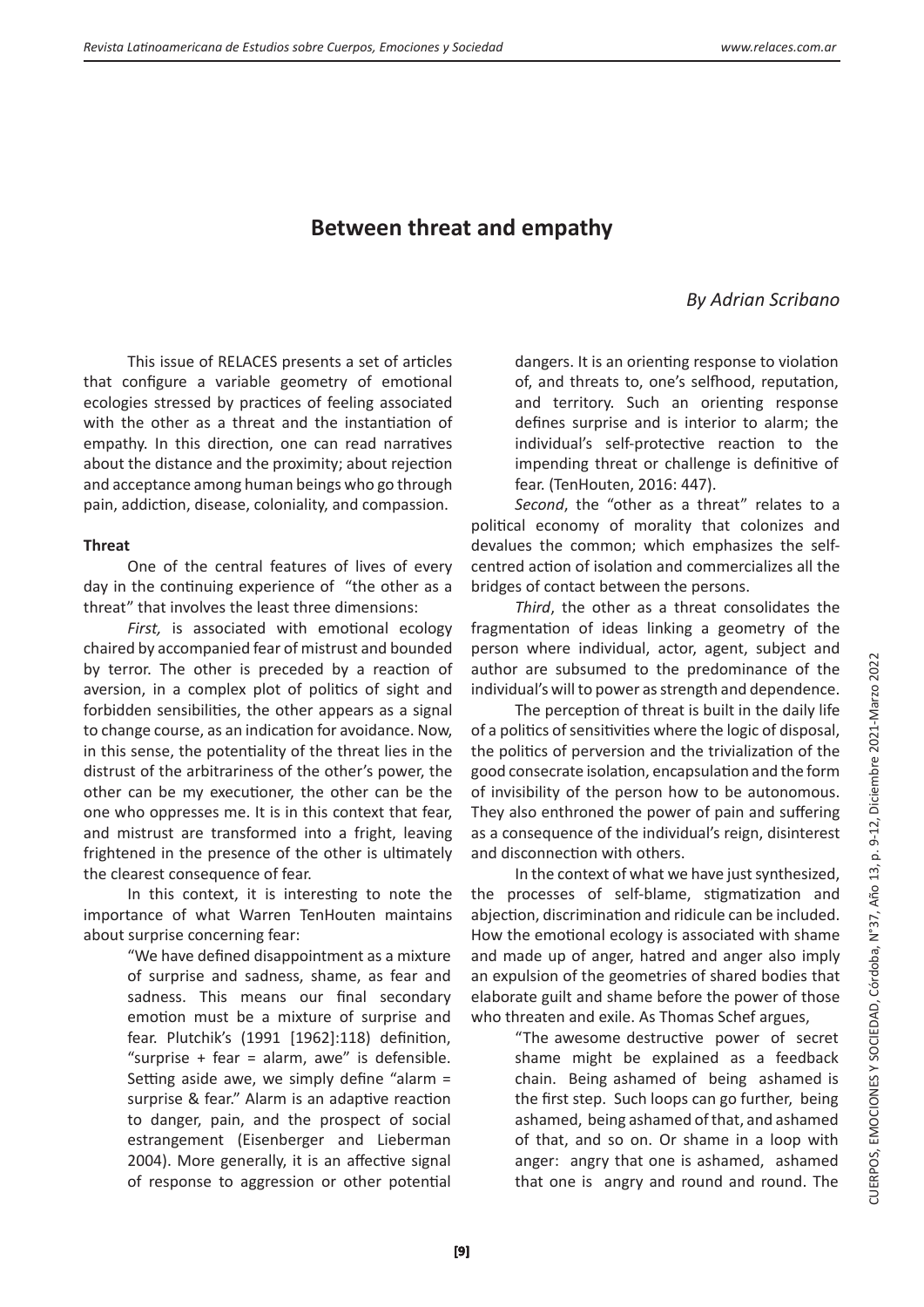idea of an unending cybernetic loop seems to explain how shame, fear, or other emotions might become too powerful to bear and/or control. " (Schef 2015:709).

#### **Empathy**

As McCaffree recently argues:

"The sociology of empathy is as old as the discipline. Ibn Khaldun in the Middle Ages and Auguste Comte, born just after the French Revolution, for example, were both founders of sociology and perhaps equally preoccupied with the ways in which weakening social bonds increased the risk of societal collapse. For Khaldun, 'asabiyyah', or the capacity for social connectedness, undergirded markets, politics and culture, whereas for Auguste Comte the degree to which society was capable of expanding individuals' sphere of moral concern determined social stability and societal flourishing (Alatas, 2014; Comte, 1975 [1830– 1842]; Khaldun, 1958 [1377])". (McCaffree 2020:550)

We propose to understand empathy from three convergent processes of three moments each: as closeness, sharing and connection; as affinity, understanding/comprehension and co-experience and "face to face", co-living, and feeling-thinking

#### **1.- Closeness, Sharing and Connection**

Experiencing **closeness** is a band from Moebio's tape that implies empathy between two or more people, closeness is the property of the geometry of bodies that makes proximity visible as an emotional redefinition of distance, difference and inequality. **Sharing** is another point in the folds of life that involves empathy among common dividing what is theirs, in this sense empathizing is offering the other being one place among those with whom he/she shares. Empathy takes for granted the predisposition to "**make connection**" with the other and the others in such a way that "being" becomes the result of the reflexivity of the action; where the participants get involved beyond the coincidence of time/space and make the relationship an opportunity to know/feel with others.

## In this sense, Riess maintains

"Empathy plays a critical interpersonal and societal role, enabling sharing of experiences, needs, and desires between individuals and providing an emotional bridge that promotes prosocial behaviour. This capacity requires an exquisite interplay of neural networks and enables us to perceive the emotions of

others, resonate with them emotionally and cognitively, to take in the perspective of others, and to distinguish between our own and others' emotions." (Riess 2017:74)

### **2.- Affinity, Understanding / Comprehension and Co-experience**

The **affinity** that seeks a relationship enhances empathy, giving participants the power to put themselves on the horizon of life of others, cultivating connection, a way of experiencing life is achieved in a similar proportionality, in the linking of two or more is the key to the knowledge captured. **Understanding/ comprehension** is one of the modalities of empathy by which two or more capture the expression/ narration of the other regarding life, facts; It is a modulation that allows "to catch" what is expressed/ narrated, making it possible to sustain the identity and autonomy of those who listen, in this sense, human beings are s hermeneutic beings. Empathy is also **co-experiencing, it** is living the experience in the first person of experiencing what was lived in the dialectic alone / "accompanied", in a broad sense going *through a state of feeling* knowing about that same experience in others.

# **3.- Face to Face, Co-living, Feeling-Thinking**

As Szanto and Krueger argue

"(…) empathy is a robustly situated practice, one that is bound up with a rich array of processes that encompass not only the dynamics of our face-to-face engagements but also the complex environments in which these engagements develop and take shape. To be sure, it is not controversial to say that these fundamental dimensions of our sociality, which can be broadly subsumed under the labels "empathy", "shared emotions", and "social identity", are variously and massively interconnected." (Szanto, and Krueger 2019:153)

Empathy supposes an act of co-presence (sensu Giddens) being able to be **face-to-face**, being with someone is a way of also being part of him and vice versa, empathizing is in this sense an encounter an act of "letting go and passing with permission", it is in this direction that empathy is feeling a look. The **co-live** as a life "side", "next to" life co-lived is the school for empathy as the breakdown of insulation in both reverse of misunderstanding, the beingbeing with another is the gateway to knowing what others feel, that rainbow involves their multiple horizons of experience. **Thinking while feeling and feeling thinking** is the privileged way of knowing / feeling / thinking what others feel/think as partners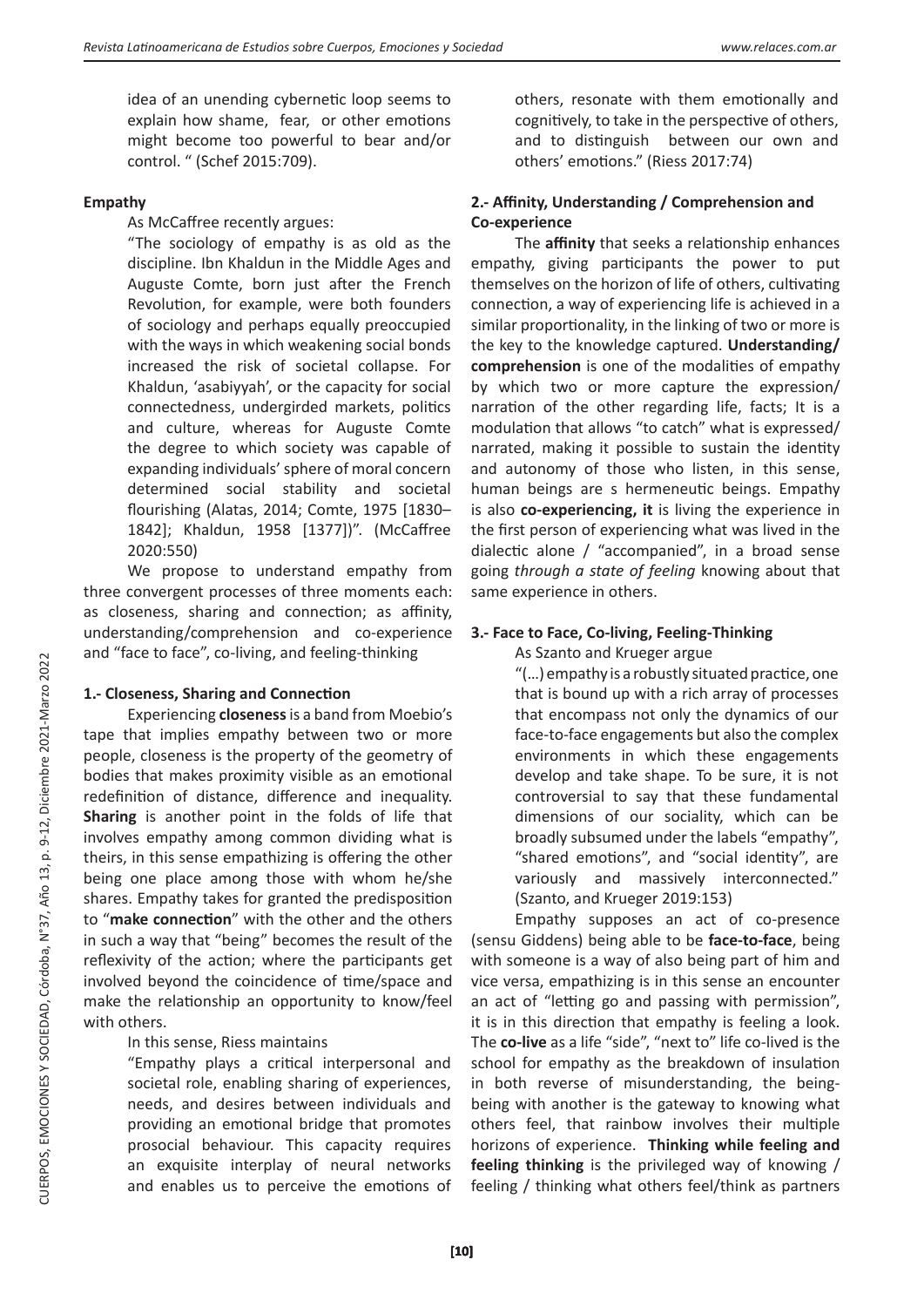of emotional and political ecologies of sensitivities; an undifferentiated movement between thinking, reflexivity, affectivity, emotions and sensibilities is what enhances empathy.

In this sense, empathy is an opportunity to re-assemble the metabolic fracture that the current situation of colonization of the inner planet supposes (Scribano 2021).

In the perceptual horizon that the threat and empathy configure beyond the reissue of any aporia, this number de RELACES provides firm clues to think of these tensions as one of the nuclei of an immanent critique of the current political economy of morality.

In the first place, **Cristián Andres Busta Cornejo (Chile)**, in his article entitled *"Relating to the pain of others: The experience of those who are linked to patients with fibromyalgia in the city of Santiago de Chile"* analyzes the experiences and beliefs of relatives and friends of people who suffer from fibromyalgia, a disease that does not have a location in any specific area of the body or an objective marker in the body's biology. After recovering six thematic axes that define and construct the experience of said people (diagnosis and causes of fibromyalgia, performance and fibromyalgia, reactions towards pain, future perspectives, treatment costs and learning), it is concluded with a series of conditions that are necessary for the pain of those who suffer from fibromyalgia to be experienced by those who are linked to these people as a legitimate experience of suffering.

**Perla V. De los Santos Amaya** and **M. Concepción Arroyo Rueda (México)** in their writing entitled *"Moral emotions and power: voices of senior returnees"* ... focus on recovering the emotional experience of older people who migrated to the United States of America in the He was one of the undocumented (decade of the '80s) and who decided to return to their communities of origin in Mexico in recent years. Based on this, this work aims to analyze moral emotions (shame, humiliation and fear) in the migrant trajectory of elderly returnees from Durango, Mexico. The approach is carried out from a qualitativephenomenological perspective based on in-depth interviews and observation. Among the main results, it is noted that shame, humiliation and fear are intense emotions that are built in the migratory journey, and that is embodied from the power relations present in the North American context. Consequently, in the participants' speeches, the domination of some social groups over others is manifested, whose position of disadvantage contains processes of marginalization, exclusion, and violence towards these human groups. For their part, **Idonézia Collodel-Benetti** 

and **Walter Ferreira de Oliveira (Brasil)** present a descriptive and exploratory study about the experiences of people who suffer from a type of bone cancer called osteosarcoma, based on an investigation of the narratives of eight Brazilian bloggers who live with the disease. The work is titled: *"I decided to write a blog ...": narratives about falling ill and surviving cancer – diagnostic, coping, empowerment, body changes and a new human being"*, and its objective is to present the emotions that are expressed from the narration the experiences and pain of people with osteosarcoma in digital space. Taking into consideration for the analysis the feelings of loneliness, anguish, social isolation, the notion of empowerment and self-esteem, the relationships that occur in cyberspace, among others.

For her part, **Anamelva Olortegui Saldaña (Perú)**, with her work entitled "Living with Gambling: addiction to games of chance in gambling halls. A look from the Sociology of emotions ", presents an analysis about the emotions of adults who live with addiction to gambling in the city of Metropolitan Lima. The route presented from the sociology of emotions incorporates fragments of interviews with people with this problem, specialists, and testimonies of people who work in gambling halls in the city, as well as the records of the participant observation that they carry out. From there, some postulates are expressed about the environment of the gambling halls, the importance of the strategies that are deployed to stay in this activity, some indicators that favor the emergence of emotions related to the game, the premises that are adopted for justifying the permanence, among others.

 The tour continues with the writing "**Evocative experiences of Kama Muta emotion in young Mexicans: feeling moved by love"**, by **Laura Nadhielii Alfaro Beracoechea and Karla Alejandra Contreras Tinoco (México)**, who describe the evocative events of the emotion of Kama Muta (defined as *feeling moved for the love of neighbour*) in young people from Jalisco, Mexico, while recovering the experiences and actors that are referred to from the description of said events. The most evocative events of this emotion were reunions, death scenes, acts of kindness or charity and acts of filial / couple love, while among the actors present, family and friends stand out.

In sixth place, **Nicolás Bermúdez's (Argentina)** work, entitled "**Social networks and the hyper mediatization of the political body",** studies the changes that social networks have produced in the public presentation of the bodies of politicians, especially in the Argentine sphere, taking the sociosemiotic as a theoretical-methodological framework.